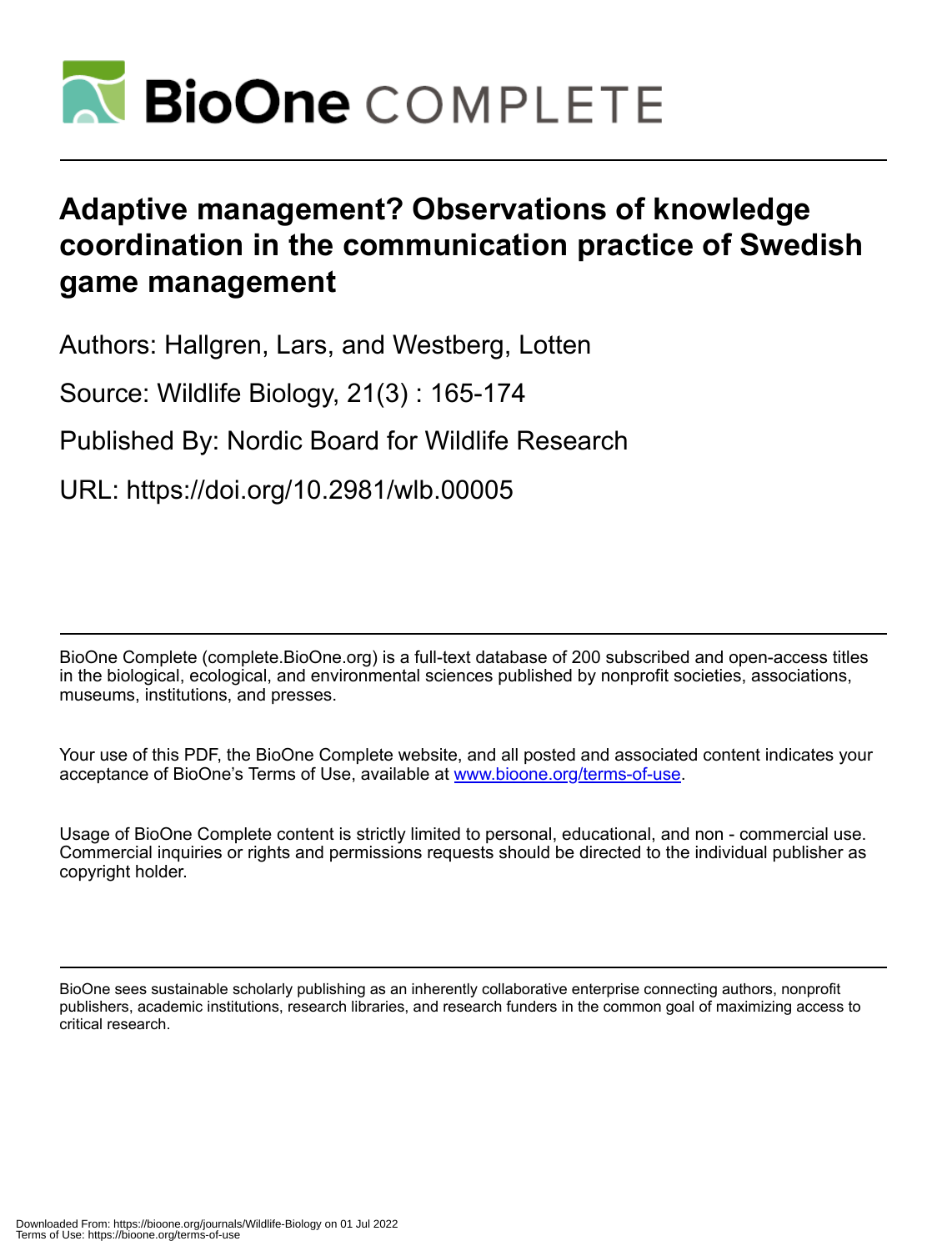# **Adaptive management? Observations of knowledge coordination in the communication practice of Swedish game management**

#### **Lars Hallgren and Lotten Westberg**

 *L. Hallgren (lars.hallgren@slu.se) and L. Westberg, Urban and rural development, Swedish University of Agriculture, Box 7012 SE-750 07 Uppsala, Sweden* 

 Modern management of natural resources is guided by the normative theory of adaptive management (AM). Behind this theory lies a strong, albeit implicit, expectation that organisations aiming for AM have the capacity to communicate in a way that facilitates the required coordination of the knowledge perspectives involved. The aim of this article is to discuss the extent to which the communication practice of Swedish game management organisations facilitates coordination of knowledge corresponding to AM. Based on operationalizations of communicative rationality and agonistic pluralism, we use the concepts 'discursive closure' and 'discursive opening' to investigate how the coordination of knowledge is carried out through communication in relatively recently established organisations, the Swedish Game Management Delegations (GMDs). We analyse four communication episodes from GMD meetings and notice that multiple perspectives were expressed (discourse openings) but were not evaluated in a communicative rational way before being closed. The consequences of these closures were that knowledge perspectives with potential relevance, but with unclear validity for game management, were not elaborated upon, in terms of their truth, intelligibility, legitimacy or sincerity, which inhibited AM. The concepts of discursive closure and discursive opening proved useful for investigating communicative capacity. An important question which needs to be addressed to improve communicative capacity for AM is whether it would be practically possible to keep to the agenda and rules of the GMD meetings and still admit discursive openings about differences in perspectives.

 Modern management of natural resources, be it water, forests or, as in the case of this article, game, is guided by the concept of adaptive management (AM). This concept is based on a normative theory emphasising the importance of learning and of: "... integration and legitimacy of knowledge from various sources … " (Stankey et al. 2005 p. 6) for successful and sustainable management (Holling 1978, Gunderson et al. 1995, Bormann et al. 1999). Behind this theory lies a strong, albeit implicit, expectation on communication as a tool for coordination of knowledge from different perspectives. Thus, there seems to be an underlying assumption to the AM theory, that organisations and agencies aiming to follow the principles of AM have the capacity to communicate in a way that facilitates the required knowledge coordination. However, subsequent studies have concluded that this is not the case (cf. Lee 1999, Sandström et al. 2009, Hassler et al. 2013) and that there is a need for more critical analysis of the communication taking place within supposed AM processes and institutions (Cooke and Kothari 2001, Stankey et al. 2005, Arnold et al. 2012).

The aim of this article is to explore and discuss the extent to which the communication practice in Swedish game management organisations facilitates a coordination of knowledge corresponding to AM, as these organisations were explicitly established with this intention. The theoretical assumption on which the exploration is based is that it is possible to achieve a management process characterized by adaptivity only when the communication taking place among the actors involved is orientated towards understanding the perspectives that they present, as well as the differences between these perspectives. Such communication allows the validity of different forms of knowledge to be jointly explored and, where appropriate, incorporated into the management process. This needs to occur also in situations where actors disagree (Buck et al. 2001, Capitini et al. 2004, Stankey et al. 2005). In this paper we use the concepts " discursive closure" (Deetz 1992) and " discursive opening" (Dougherty et al. 2009) to investigate how the coordination of knowledge is carried out through communication. The empirical material used in the analysis was obtained from a post hoc study of a relatively new natural resource management (NRM) organisation, the Swedish Game Management Delegation (GMD).

 In recent decades, Swedish carnivore management has been characterized by disagreements and polarization between groups with different perspectives, where political decisions on preserving and maintaining carnivore populations have been of questionable legitimacy in some groups (Ericsson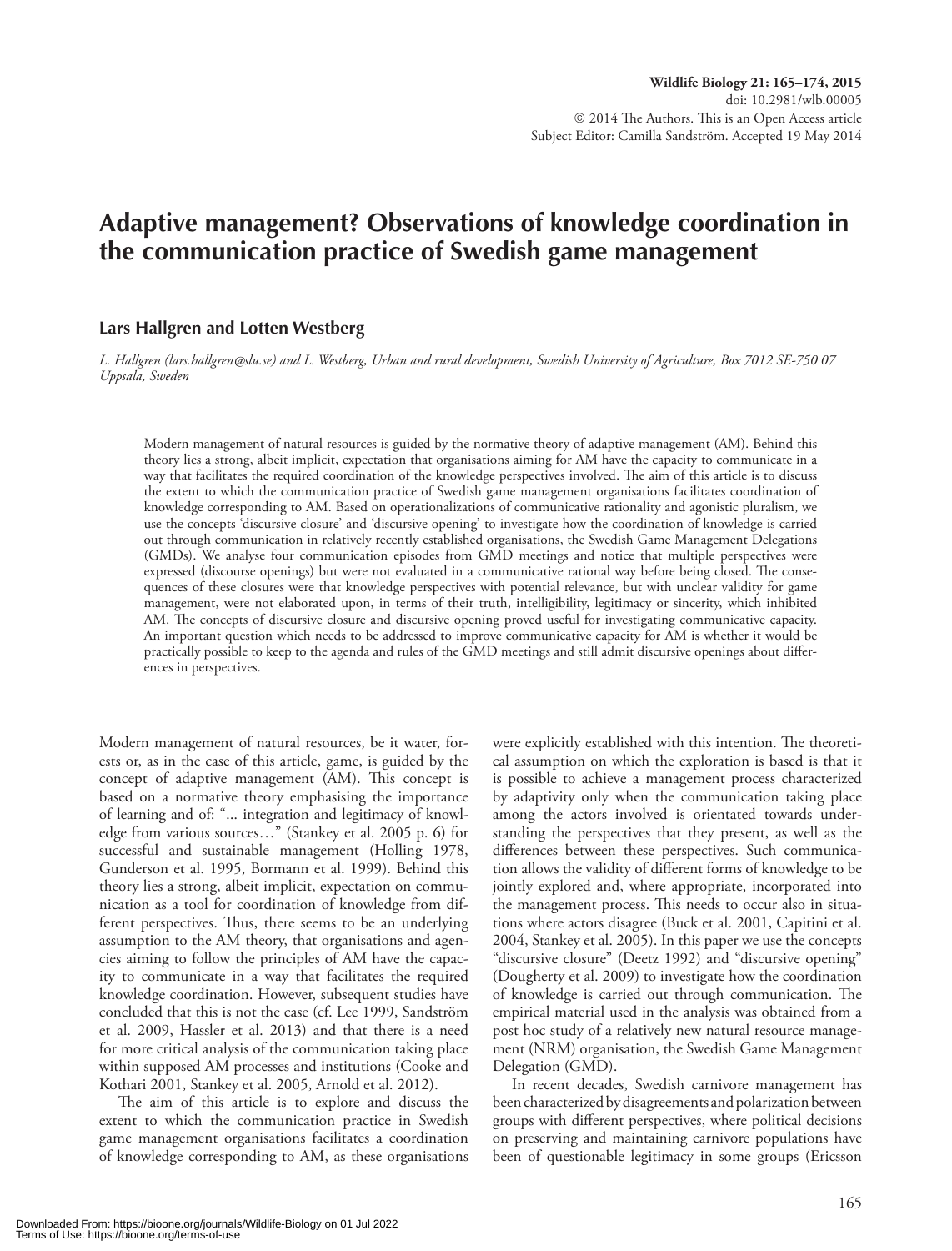and Heberlein 2003, Sjölander- Lindqvist 2009). Regional GMDs connected to each of the 21 Swedish county administrative boards (CABs) and including a broad representation of different interests were established by the government in December 2009. The aims were to generate: "... acceptance for carnivores ... providing substantial regional responsibility and local influence over carnivore management" and to support a more flexible management approach where: ...management measures can constantly adapt to changes in nature, so called adaptive management" (Proposition 2008/09:210 p. 24 and p. 26). In this paper we analyse communication episodes that we have observed in regular meetings of some GMDs, examine how discursive openings and closures are employed, and discuss how this communication practice affects opportunities for adaptive management.

#### **The communication foundation of adaptive management**

There are several different approaches to, and definitions of, AM (cf. Jacobson et al. 2009). In general, they derive from the idea that, whether generated by human or natural processes, our incomplete knowledge about ecosystems changes needs to be explicitly addressed and new knowledge should be systematically incorporated into NRM processes (Lee 1999, Williams 2011). AM is defined as an ongoing learning process where actions are iteratively planned, followed up and adjusted in a way that supports flexibility and knowledge development (cf. Stankey et al. 2005, Williams 2011). Decisions about long-term and short-term goals and measures to be implemented are continuously assessed and reassessed in relation to changes in the contexts within which the management is carried out.

 Adaptive capacity is dependent on information and descriptions of the system from many different knowledge sources. Therefore participation by stakeholders is emphasised, as they are assumed to bring in essential knowledge about the resources and about the ecological and socioeconomic effects of different measures. Failure to include experiences of stakeholders would therefore reduce the possibilities of reaching the goals of AM (Norton 2005, Stankey et al. 2005). The extent to which a management body fails or succeeds to take various stakeholder experiences into account depends on, among other aspects, how knowledge is coordinated in the management procedure. By knowledge coordination we mean how claims of validity (that is, narratives, questions and statements postulating how 'things' are and ought to be) are dealt with in management processes and how this in turn affects the direction of conversations about what to do and why.

 Based on the reasoning above, we conclude that the concept of AM can only be realised if the management process is supported by communication that facilitates exploration, understanding and coordination of the knowledge contributions of the actors involved in the process.

#### **Communicative action, pluralistic agonism and discursive openings and closures**

When defining a conceptual framework for analysing knowledge coordination in game management we have two starting points: Jürgen Habermas' concept 'communicative rationality' and Chantal Mouffe's concept 'pluralistic agonism'. Communicative rationality describes a situation in which: 1) all participants can make validity claims (descriptions and estimations of reality); 2) all validity claims can be questioned by participants regarding whether the claims are intelligible, true, legitimate, and/or sincere; 3) validity claims are excluded from discourse only if there is consensus among the participants about their invalidity – that is, if the argument for the validity of the description of reality is considered unclear, false, illegitimate and/or insincere (Habermas 2001, p. 88). Habermas' theory is normative, suggesting that the way knowledge is coordinated in situations characterized by communicative rationality is to be preferred in societal decision making, as such communication is supposed to be the vehicle generating deliberative democracy.

 From a pluralistic agonistic perspective, knowledge coordination should be carried out in a way that recognises differences in perspectives in order to be constructive and democratic (Mouffe 2000). From this point of view, the very purpose of dialogue is to acknowledge social conflicts, disagreements and other differences rather than to generate consensus (Ganesh and Zoller 2012). Although it is a normative perspective, agonism is useful for analytical purposes, as it describes the character of situations where disagreeing actors are aware of their disagreement and understand the differences in their respective perspectives. Consequently, when analysing a process of knowledge coordination from this viewpoint, it is relevant to be attentive to the extent to which the actors acknowledge the meaning of their disagreements as well as their foundation. Therefore, in line with this analytical normativity, attention should be paid to how initiatives to present alternative perspectives are treated through social interaction, and to what extent actors understand and are able to investigate the meaning of disagreements and perspective differences. An agonistic approach to adaptive management would imply that, for an NRM process to qualify as adaptive, it should include recognition of disagreements and investigation of differences in perspectives.

Chantal Mouffe has explicitly criticised Habermas' (Mouffe 2000 p.  $66 \text{ f}$ ) normative theory of deliberative democracy and the role he gives consensus in democratic processes, which might make one question the wisdom of combining Habermas' concept of communicative rationality with agonistic pluralism. However, for the actors to understand the meaning of their differences in perspective (agnostic pluralism) they need to investigate their respective descriptions and claims of reality, and why they make different assumptions with regard to the validity of these claims. This can be done in the way described by Habermas; that is, through communicative rationality. We argue that pluralistic agonism emerges only if the social interaction of a situation is to some extent characterized by 'communicative rationality' in that the interactants develop at least a minimum of consensus about: 1) the meaning (not the validity) of their respective perspectives; and 2) the meaning of the situation/ interaction. In our view, typical of pluralistic agonism would be a situation where actors make different claims regarding descriptions and estimations of reality and recognise that they fail to reach consensus about the validity of these claims (Horowitz 2013). If the interaction is characterized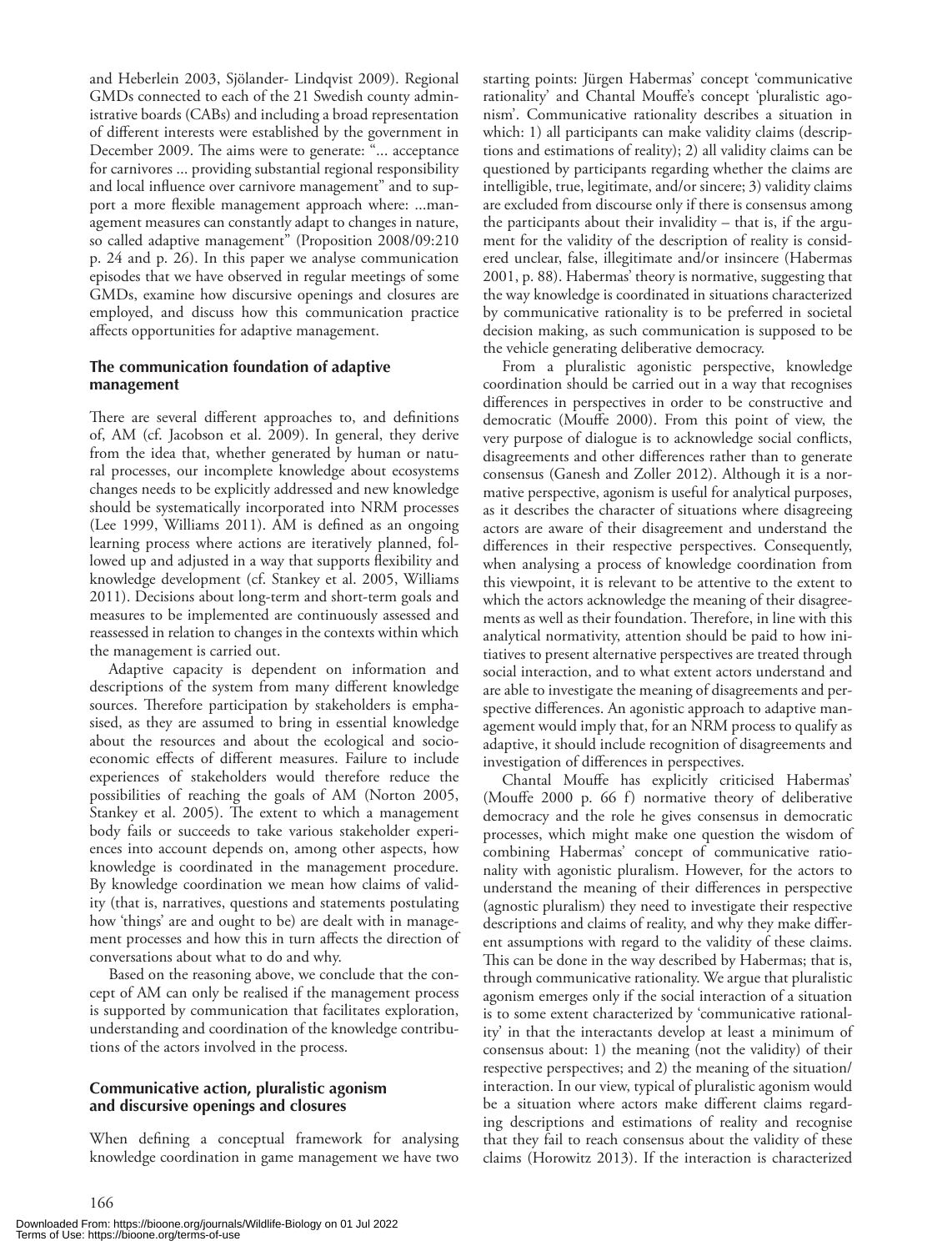by communicative rationality, actors continue to investigate their different perspectives, not for the purpose of reaching consensus about action, but rather to understand those perspectives and differences through a joint investigation of the validity claims. Thus discourse about the disagreement remains open, and pluralism is maintained.

The counter concept to communicative rationality is strategic rationality; situations where claims regarding descriptions of reality are rejected through other means than consensus about their invalidity; that is, through distortion of communication (Habermas 1984). In cases of systematically distorted communication, perspectives will be excluded from the discourse and the plurality of agonistic situations will not be recognised by the involved actors. In such a situation, the coordination of knowledge results in reduced opportunities for adaptivity and in reduced pluralism.

 To operationalize the theories on communicative rationality and pluralistic agonism for the purpose of investigating knowledge coordination in supposed adaptive NRM institutions, we use the concepts 'discursive openings' and 'discursive closure'. Discursive closure is proposed by Deetz (1992) as an operationalization of Habermas' theory: Discursive closures: "...exist whenever potential conflict is suppressed" (Deetz 1992, p. 174). Without explicitly relating to Mouffe's concept of pluralistic agonism, Deetz discusses systematically distorted communication in similar terms: "The onesidedness becomes reproduced rather than opened by conflicting representations" (Deetz 1992 p. 174). Thackaberry (2004) makes a distinction between systematic distortion, as a term describing the character of "an entire communicative system", and discursive closure which "usually refers to the suppression of a particular conflict". Deetz suggests eight different ways in which discursive closure operates, for example, " disqualification", "naturalization", and "neutralization" (Deetz 1992, Å ngman 2012). In our study we have chosen not to make such a categorisation of the means by which closures are exercised, but rather to focus on describing the dialectic between discursive openings and closures and how this dialectic affects the direction of the conversation depending on whether investigations of different validity claims are facilitated or constrained. We define discursive openings as communicative moves which: 1) introduce alternative perspectives/validity claims to the dominant perspective of a situation and/or; 2) facilitate the evaluation of validity of dominant or alternative perspectives. We define discursive closure as communicative moves which inhibit the evaluation of validity of validity claims and use Habermas' criteria for communicative rationality to identify these.

# **Method**

This study is a post hoc study in the sense that when data was generated it was not planned that it would be analysed using the theoretical framework presented here. The data generation was conducted with the idea of analysing the communication practice of the game management delegations (GMD) from an interactional, socio pragmatic perspective, but without specified theoretical operationalization. When considering the transcripts from the GMD meetings, we recognised opportunities to analyse them using the concepts of discursive openings and closures. When the theoretical framework was established, with criteria for selection of episodes and coding (see below), the more specific analysis was conducted. This approach to knowledge development is called 'abduction', an iterative process between theory, data, theory specification and interpretation (Alvesson and Sköldberg 1994).

The analysis of GMDs was based on data from participant observation of GMD meetings, interviews with focus groups (members drawn from the GMDs), and related documents, as described below.

### **Participant observation**

 During observation of GMD meetings, we took notes on laptop computers. After each meeting, the notes were compared and combined into one document. Four sessions, eight hours in total, were observed, but only three sets of notes of sufficient quality for further analysis were generated.

#### **Focus groups**

 Group interviews with GMD members took place in connection with the observed GMD meetings. We asked openended questions and facilitated discussion about GMD members' perspectives on game management and experiences of communicating in GMDs. These focus groups were documented in notes made by the GMD members themselves, as well as by. The interviews lasted between half a day and one day, in the premises of each County Administration Board (CAB). The majority of the members of the GMDs in question, including their deputies, and 3–5 CAB officers belonging to each GMD, took part in the focus groups. In total, the focus groups included 62 GMD members, 35 deputies and 15 CAB officers.

#### **Document studies**

Official minutes of GMD meetings are available on the websites of the CABs. To assess how well the meetings that we observed fitted into the overall performance of meetings of the GMDs in question, we compared the official minutes of the studied meetings with minutes from three additional meetings held within each GMD.

 From the transcripts of the three accepted sessions, four episodes which were considered to be of potential relevance for adaptive management, were selected for further analysis of discursive openings and closures. The criteria for selection of episodes were that: 1) more than one actor contributed with knowledge and value claims to the conversation; 2) there was some kind of exchange of meanings between actors; 3) there was disagreement about the validity claims made; 4) the content of the interaction had some importance for game management; 5) pre-analysis indicated that the situation involved dynamics between discursive closures and openings.

 In the selected episodes we investigated how validity claims were presented, responded to and elaborated upon by the GMD members. After selecting an episode, the transcript from that episode was scrutinised and exchanges which met the criteria for discursive openings and closures were marked.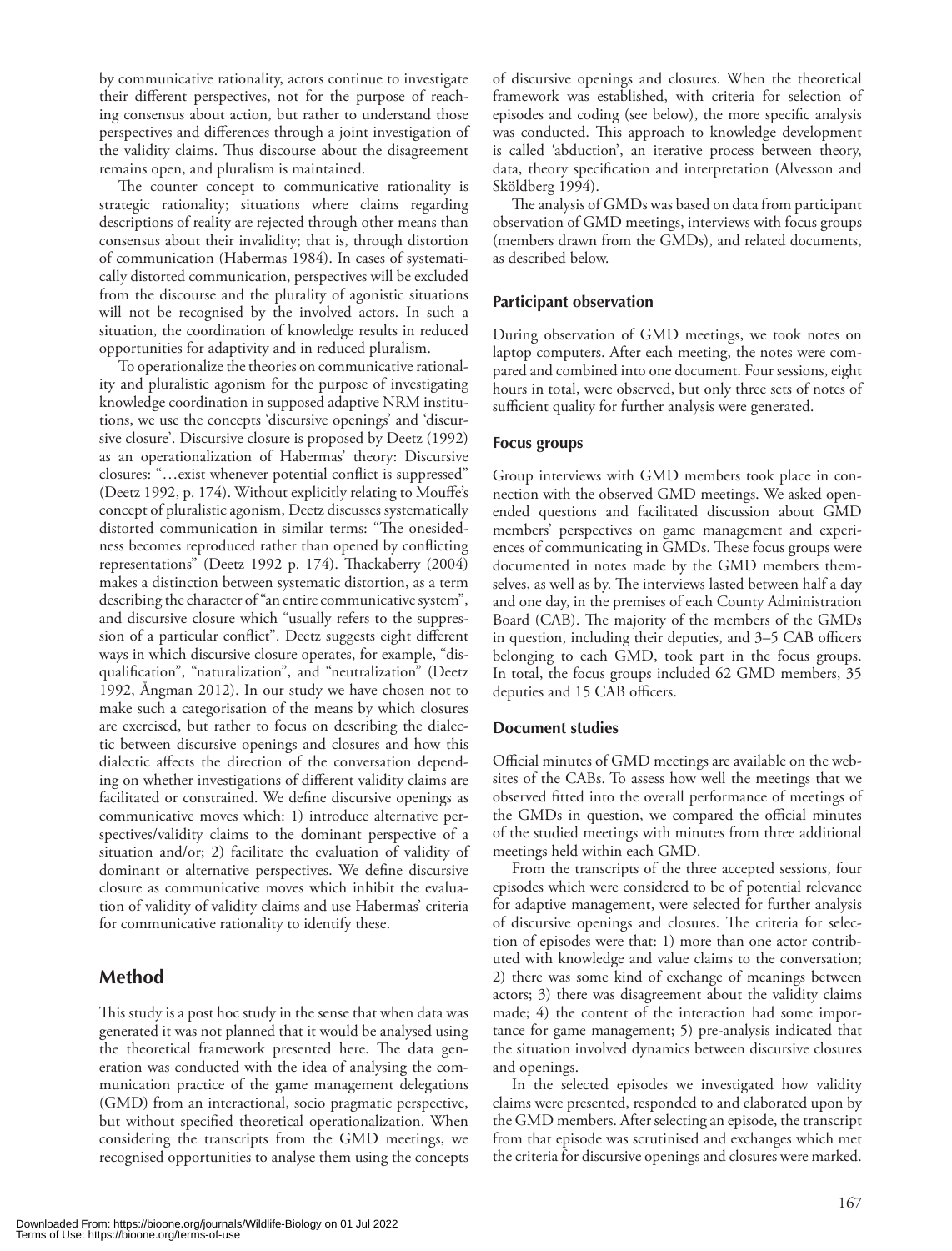The criteria for identifying discursive openings are that statements, or exchanges of statements and/or questions, introduce validity claims which are new in the conversation; thus, they are propositions about how 'things' are or are not, how things ought to be or ought not to be. Further, we looked at the responses to the discursive openings, and to what extent they resulted in further investigation of the validity of the claims made in the discursive opening; to what extent questions were raised about whether those claims were true, intelligible, legitimate and sincere, and in cases of disagreement about validity, to what extent the differences in perspective were explicated. When discursive openings were closed without their validity being investigated, and when there was no invitation to further investigate the validity at another time, we considered it to be a discursive closure. When we noticed discursive openings and closures we tried to consider what role this exchange of statements may have in the process of adaptive management.

#### **Mandate and function of the GMDs**

The establishment of the GMDs was ratified by the Swedish parliament in 2009, and most delegations had their constitutive meeting during the first four months of 2010. The constitution of the GMDs is determined by the 'Regulation on game management delegations' (SFS 2009:1474). Each county in Sweden has its own GMD, which is an agency of the county administrative board (CAB) and collaborates in matters relating to game management in the county. Among others, the tasks of the GMD are to decide on the general guidelines for activities such as licensed hunting and culling within the county). The GMD is also to consider approval of the minimum levels for bears and lynx, suggested by the CAB, as well as to consider the presence of wolves and wolverines in their respective counties. The GMD of each county has 12–16 ordinary members with a four year mandate. Each member has their personal deputy. Five of the members are elected by the regional political parliament [landstinget], and the rest represent various interests, such as 'agriculture', 'hunting and game management', 'nature conservation', 'tourism', 'forest industries' and, where relevant, ' reindeer herding' and 'fisheries'.

 In interviews, county governors and civil servants at the CABs affiliated to the GMDs involved in this study explained that the GMD members are, when on duty at the GMD, employed by the CABs and are therefore expected to act in the interest of the CAB. This was something they had to emphasise to the GMD members when the GMDs was established, to avoid false expectations. The minutes of the first meeting of several GMDs, record that the chief solicitor of the CABs talked about what was involved in working for a state agency. In focus group interviews, GMD members expressed (collectively) the view that their mandate is unclear and/or too narrow. They told us that they had thought the mandate was wider and stronger when they accepted nomination as GMD members.

#### **Episodes of discursive openings and closures**

The meetings we observed lasted between one and three hours. In two of the meetings, the agenda was only of an informative character, comprising updates from the CAB and the Swedish Environmental Protection Agency (SEPA) about new policies and regulations relating to game management. The agenda for the other two meetings we observed included items on which a decision was needed. All four meetings observed followed a relatively strict procedure, regardless of their purpose, and interviews and minutes from other meetings indicate that this is the norm. Each meeting started with: 1) the chairperson (usually the County Governor) opening the meeting; 2) a review of the minutes of the previous meeting; 3) agreement of the agenda for the current meeting, including additional items raised by the members; and 4) election of a minutes adjuster. Episodes from the three meeting sessions are analysed and discussed below.

#### *Episode 1, GMD of County A*

This episode took place at the beginning of a meeting, during one of the regular items on the agenda ('Review of minutes of previous meeting'). During the previous meeting, management of the bear population had been discussed and the GMD had decided upon some general recommendations for population management. A couple of weeks after the meeting, one of the delegation members (DM2, representing the interest 'tourism and business'), who did not attend the meeting, but was represented by his/her deputy, sent in a reservation to the CAB officer responsible for the minutes, expressing disagreement with the decision made. The CAB officer added the reservation to the minutes, an action which was formally incorrect (as explained below). When the minutes of the previous meeting were being discussed, this action by the CAB officer was challenged by another GMD member (DM1, representing 'hunting and game management'):

*There was a diverging opinion expressed by tourism and business. How did you handle that? The diverging opinion was not expressed during the meeting.*

The CAB officer and chairperson admitted that a formal mistake had been made and clarified that, to be included in the formal minutes, diverging opinions regarding an item on the agenda have to be announced during the meeting, prior to the chairman stating that decision has been made, before the issue closed. DM2 (who had submitted the reservation) explained that s/he had made a mistake by not discussing the reservation with the deputy before the meeting. After a short, clarifying discussion about the formal rules for recording diverging opinions, the chairperson ended this agenda item to focus on the next.

 In this episode we notice a discursive opening for metacommunication: a perspective on formal procedures and frameworks for decision making in the GMD was initiated by DM1. This discursive opening was further elaborated upon by other members, and questions about legitimacy of the rules for decision making and reservations were discussed. The discussion shows that there are differences in the level of understanding of these rules. In the discussion, the legitimacy of the 'reservation' as part of the decision making procedure was questioned, and there seemed to be consensus that it was not legitimate.

 However, although the validity of the reservation was investigated, the validity of the perspective (that is, claims of certain knowledge and values, which the reservation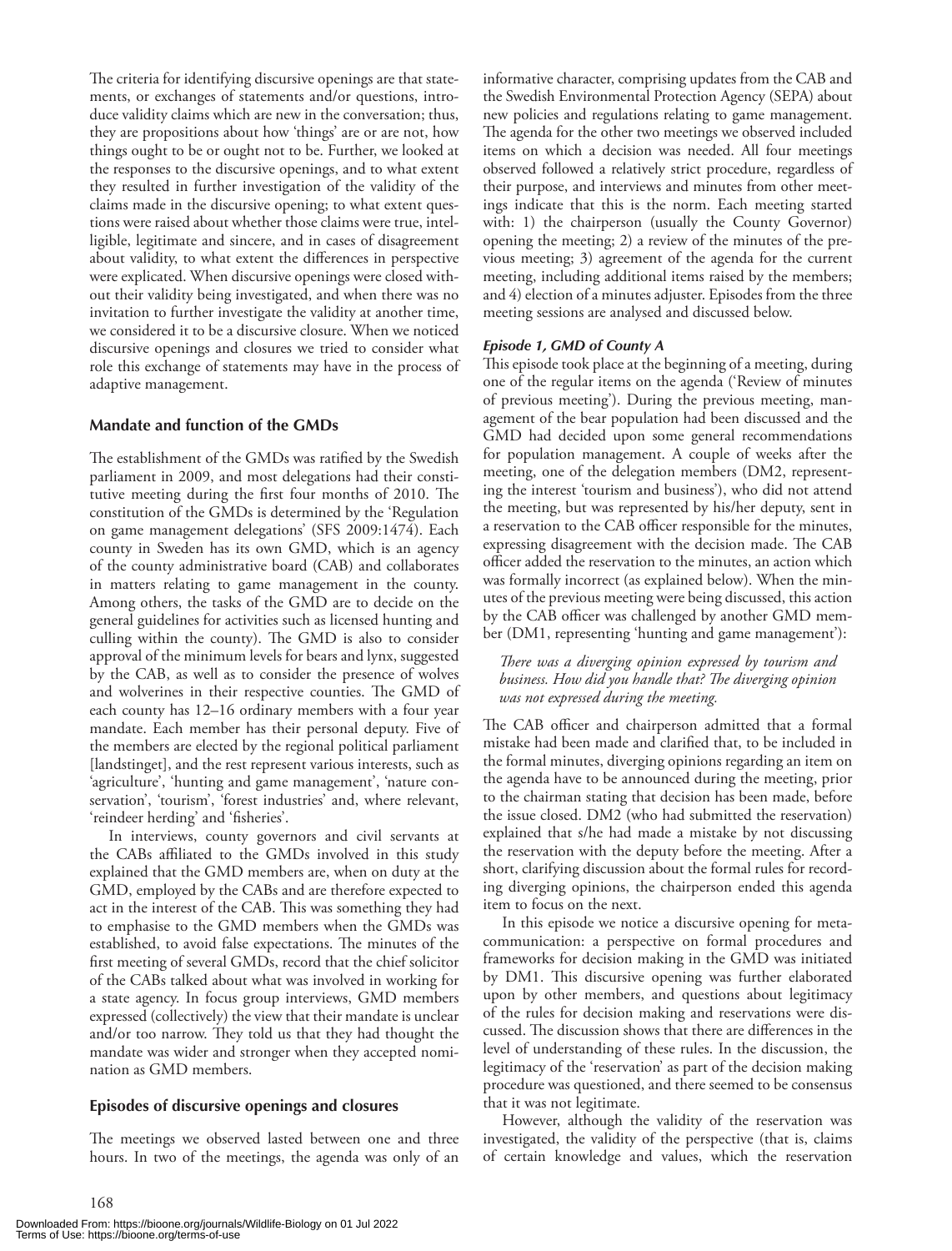expressed) was not. The meeting rules worked as a discursive closure against the perspective represented in the reservation that was sent in by DM2. The information included in the reservation can be seen as potentially opening a discourse representing a new perspective on bear management that differed from those that led to the decision. The formal rules and frameworks for communication in the GMD did not allow the group to explore the validity of that perspective in relation to the perspective on which the decision was made. The legitimacy, intelligibility, truth and sincerity of the 'perspective' behind the reservation were not investigated. As a consequence of this discursive closure, the differences in perspectives on the goals and methods of bear management held by DM1, in relation to those involved in the decision made in the previous meeting, were not clarified. It is apparent that there is a difference in views (agnonism) about bear management, but the 'plurality' of the agonism is not acknowledged, since the content of the differences in perspectives is not made clear. If this difference in perspectives is not investigated in other meeting situations it will reduce the level of adaptive management.

#### *Episode 2, GMD of County A*

The conversation in this episode concerned a document written by a CAB officer (CABO1). The purpose of the document was to present guidelines explaining and clarifying the criteria for culling and to help applicants understand both the procedure and when it is worth the effort of applying for a culling permit. The CAB is the authority responsible for approving applications, for instance from livestock owners, for culling of individual bears and wolves considered to be threatening farm production. The criteria on which the CAB bases its decisions about culling are specified by SEPA.

 In this episode, the GMD had to decide whether to approve the guidelines written by CABO1 for publication. Note that the decision was not whether to approve the criteria for culling, which are prescribed by SEPA. The role of the GMD is to explain and clarify the criteria currently in use.

The document prepared by CABO1 had been processed in the previous meeting and two comments had been made by delegation members. One of these comments had been incorporated into the revised version of the guidelines presented by CABO1 at the current meeting. The other comment (made by a delegation member (DM3) representing the interest 'landowners') was an objection to a paragraph in the document stating that if culling is approved and carried out, the applicant (for example, a farmer) is responsible for the costs involved. CABO1 explained:

*We know that DM3 has pushed for the state to take that cost but we cannot find any way to include it in the guidelines. SEPA will present their new culling policy on*  15 November [2011]. Then the policy might be entirely *changed depending on SEPA, but the current policy will be*  valid until then. The moose hunting season starts on Mon*day and then things might start moving... One application for culling has already been sent in.*

We interpret CABO1's reference to SEPA's expected new policy as an attempt to investigate and question the validity of the objection raised by DM3. CABO1 inferred that the objection lacked legitimacy and should not be considered a valid contribution to the guidelines, because only SEPA (not the GMD or the CAB) has the mandate to change the current policy. In so doing, CABO1 closed the perspective suggested by DM3. In the next sentence CABO1 introduced an alternative perspective about the usefulness of moving on with the guidelines, as the moose hunting season is approaching (with the associated increased risk of hunting dogs being killed by wolves). DM3 immediately responded:

*We have checked this up and there are no legal reasons for the state not to carry the cost burden for culling. The only reason is that CAB lacks resources. I do not accept that my contribution is not included in the document.*

 Here, a discursive opening takes place when DM3 questioned CABO1's reasoning by claiming that SEPA's current policy actually does not include any regulations regarding who is responsible for paying for culling, and that a decision on who should pay can be made by the CAB/GMD. DM3 also indicated that the information given by CABO1, which s/he considered to be false, is based on the fact that the CAB does not have the resources to finance culling. At that stage, other members of the delegation asked to speak, arguing that the suggested guidelines be rejected in anticipation of the new culling policy from SEPA. The apparently inconsistent discourses of DM3 and CABO1 about whether or not the CAB/GMD had the mandate to decide who should be responsible for the costs of culling was therefore closed. The facts and assumptions on which DM3 and CABO1 reached their positions were not stated and the validity of their claims, or of their criticism of the other's claims, was not clarified. So although there is a discussion about the discursive opening, it does not seem to result in evaluation of validity claims. In summary, the different perspectives expressed are:

Perspective 1: There is a need for the current rules to be expressed in a comprehensive way.

Perspective 2: The current rules are illegitimate. Illegitimate rules should not be expressed.

The opponents of perspective 1 also seem to understand this perspective as: 'The current rules are legitimate'. The proposer of perspective 1, CABO1, seems to try to demonstrate that the question about expressing the rules in use, and the legitimacy of the rules in use, should be dealt with as two different questions. According to our notes this idea was not picked up by anyone during the meeting.

 After a while the chairperson broke the discussion and announced that the meeting would be prorogued and that s/he wished to discuss the item with the attending CAB officers in private. When the meeting was reconvened the chairperson suggested that the GMD vote for one of two alternatives: 1) to approve the suggested guidelines aimed at clarifying the SEPA directive on culling; or 2) to reject the document and wait for the new policy from SEPA. One GMD member voted for approval, 12 for rejection.

The prorogue of the meeting and the voting procedure work as a discursive closure towards investigation of the relation between the different perspectives, and the result is that it is never made clear whether it would be possible to deal with the two perspectives as separate issues. The way the voting procedure is set up makes perspective one and perspective two mutually exclusive.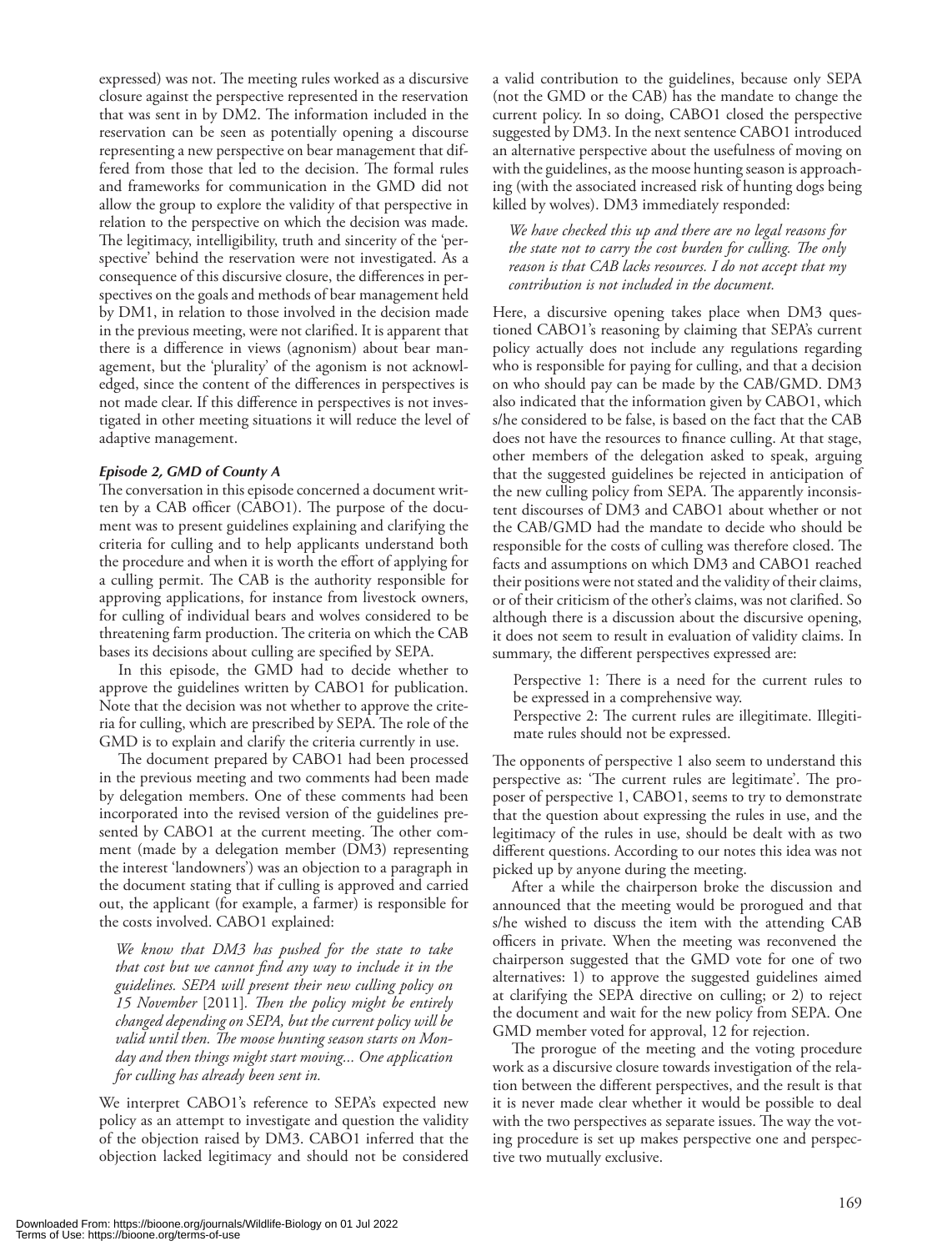Directly after the vote, one member asked a question related to the current culling application format and the chairperson interrupted: "A decision has been taken". The question was asked by the member anyway and, whether the chairperson liked it or not, the discussion about the application form for culling continued for about 5 minutes. At the end of that discussion, the chairperson repeated that a decision had been taken, and indicated that it was time to continue with the other items on the agenda. DM4 (representing the interest 'hunters') stated:

*As a member of the delegation I have an opportunity to*  influence. CAB will be trapped. Our discussion about com*pensation is an example. We* [the GMD] *ought to be able to make an expression of will that if it is possible* [to change and make the state pay for culling] *we should strive for it.* [...] *But instead of helping us, the CAB just says 'stop'.* 

The chairperson responded by confirming the importance of the perspective raised by DM3 and concluded by saying:

*We would like what DM3 said to be minuted, that there is*  in fact an opportunity for the state to finance culling.

Although the chairperson's statement is confirming that there is a need for further investigation of the legitimacy of the rules, this confirmation does not work as a discursive opening in this situation. For the members of the GMD the validity of the different perspectives is still not investigated.

 A paragraph in a letter sent by the CAB to SEPA stated that the CAB considers it important to have a review of the responsibility for financing culling, so obviously this discussion aff ected game management, but did the knowledge coordination in this situation generate comprehension of the differences in perspectives? Was this a pluralistic agonistic situation and did it contribute to adaptive management? A number of discursive openings emerged during the conversation about the item, representing different perspectives on the culling procedure. However, evaluations of validity claims behind the perspectives did not take place. Although it is apparent that the claim made by DM3 may influence the next step of policy formulation (offering a new perspective to SEPA), there were limited attempts by GMD members and CAB staff to investigate the validity of the claim in terms of whether it was true and legitimate. It is possible that the CAB staff found the claim to be true and legitimate, but they did not let the members of the GMD know this. It is also possible that the reason for the CAB accepting and forwarding the claim to SEPA was to bring an end to the discussion and move forward to the next item on the agenda. All the delegation members were told was that the chairperson regarded the claim as "important".

#### *Episode 3, GMD of County B*

The items on the agenda for this meeting were information matters. An officer from SEPA (SEPAO) was invited to present the frameworks for a reorganisation of moose management. In the new system, local groups (moose management groups; MMG) consisting of three landowners and three hunters would coordinate and decide local moose management issues, such as how many animals each hunting team can kill. One of the slides presented by SEPAO showed the criteria for election of members to the MMGs. Two criteria were: 1) MMG members should be local, and 2) a person can only be a member of one MMG. However, Swedish forest companies own many forests in each county and on a national level these companies have stated that they disagree with these criteria for electing MMG members and want the same person to represent them in all the MMGs belonging to the same county. After the presentation by SEPAO, GMD member DM5 (representing the interest 'forest industry') asked what was meant by 'local'. SEPAO answered that if it proves to be impossible to find candidates for the MMGs, it is possible for the same person to be elected to more than one MMG. SEPAO noted that this issue had been widely debated and referred to some of the arguments made, namely that it is important to avoid some MMG members having more information than others and that MMG members have to be available locally. DM5 then clarified the question:

*I mean, what do you mean by ' local ' in relation to the moose management area? Does one have to live in or work in the area?*

 SEPAO answered that the members of the MMG should have some kind of "platform" which makes them affiliated to the moose management area. Now the chairperson (CP) of the GMD contributed:

*I will make sure we apply a great deal of pragmatism in this. When it comes to ' local ' , the meaning of local was apparent when a journalist at Ö landsbladet [a newspaper; distributed on Ö land, a rural island in another part of Sweden] asked the editor if they should write about*  the murder of John F. Kennedy. The editor asked: 'Has *Kennedy ever visited Ö land? ' No-one had heard that he had, and the editor replied: 'Then that is no news for this newspaper ' . Th is is a parallel to how one can understand ' Locally affi liated member ' .*

 DM5: *I am questioning the values behind this list of criteria. Th ere might be advantages with persons being members of several MMGs.*

CP: As I said, very pragmatic. One has to use one's head for *thinking. Any other questions? No, then we will take the next issue. Carnivores …* 

When asking about the meaning of 'local', DM5 opened up a new perspective, implicitly suggesting the need for an investigation of the validity of the list of criteria for election of MMG members and especially the legitimacy of the definition of 'local'. SEPAO accepted the invitation to investigate legitimacy and tried to argue why the criteria are legitimate. SEPAO also confirmed an understanding of some of the criticisms raised, but not particularly the question asked by DM5. DM5 seemed to think the question was misunderstood and offered a clarification. When the chairperson intervened, the discourse about the legitimacy of the criteria for electing MMG members was closed. Guaranteeing pragmatism, without clarifying what was meant, implied that GMD members should trust the judgment of the CAB (or even that of the chairperson). The anecdote about the newspaper did not provide any clear answer to the question raised by DM5 and also prevented DM5 from responding. However, it seems that DM5 recognised the closure of the discourse about the legitimacy of 'local', and tried to open it again, by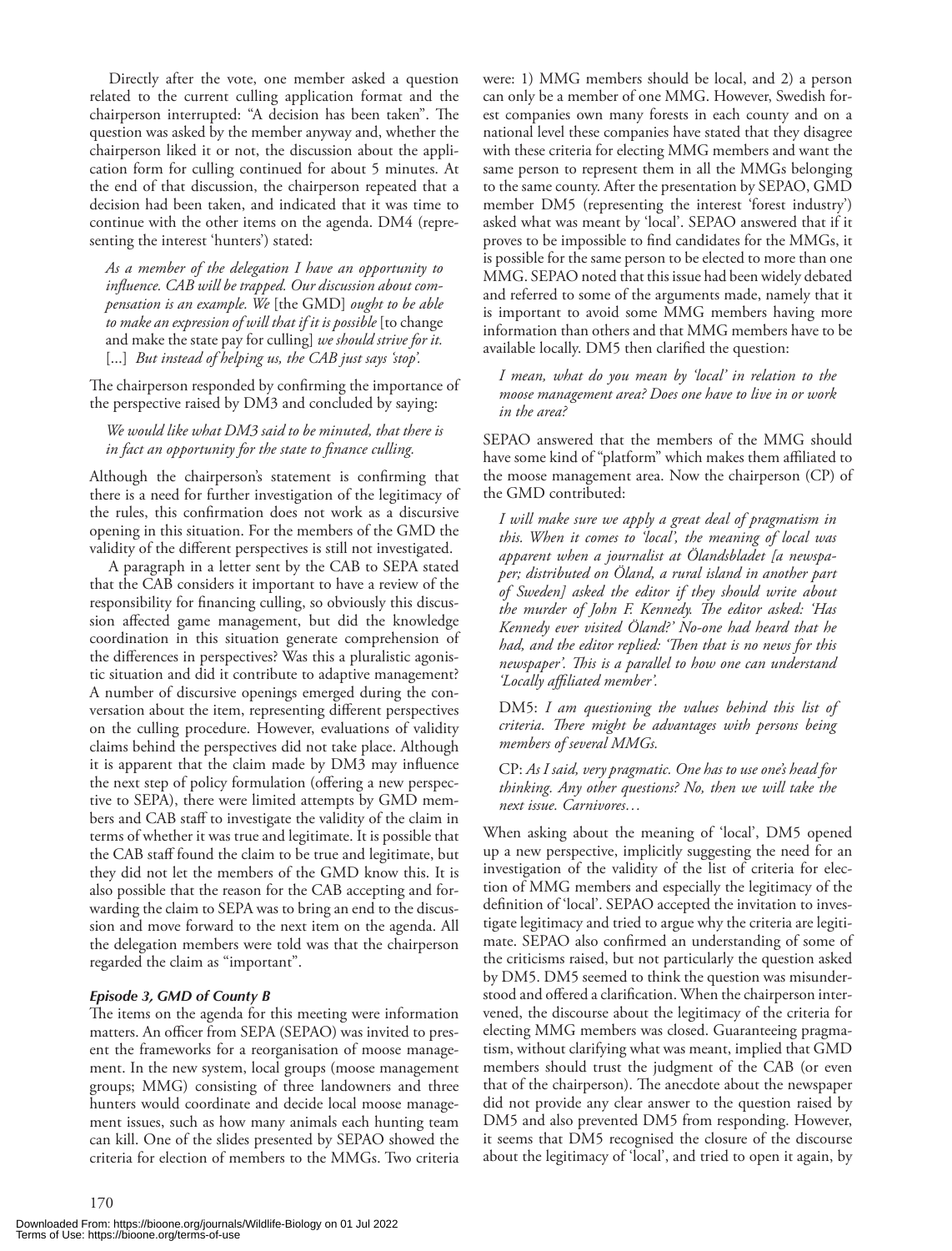explicitly expressing disagreement with the values behind the criteria. The chairperson again closed the discourse by guaranteeing the quality of the CAB (chairperson's) judgment, but without demonstrating an understanding or acceptance of the validity claim made by DM5. The closure became definite when the CP asked: "any other questions? No, then ..." This implicitly stated that the issue was closed. If DM5 had tried to open the discourse for a third time, this would have implied questioning the authority of the chairperson.

#### *Episode 4, GMD of County C*

This episode took place in a meeting where members of the GMD were expected to appoint appropriate wolf territories for the release of wolf cubs from zoological gardens to be adopted by wild wolves. The item was commissioned by the Swedish government and all GMDs of counties with a permanent wolf population were asked to undertake the assignment. SEPA had developed a list of criteria to guide the selection of territories. A CAB officer (CABO2) had prepared for the selection by investigating the conditions of the wolf territories in the county in relation to these criteria. At the meeting, the GMD had to decide whether the territories suggested by CABO2 met the criteria.

The political background to the release of wolf cubs comprised a decision within the Swedish Parliament on improving the genetic status of the Swedish wolf population (more or less all individuals of which originate from one breeding pair in the 1980s). Three years before the episode described here, a government decision was made to legalise licensed wolf hunting in combination with efforts to reduce inbreeding by incorporating foreign genes/wolves into the population. The Swedish hunting organisations supported this policy and agreed to collaborate in its achievement. One wolf hunt took place in 2009 and one in 2010, but hunting was then cancelled due to a reprimand from the European Commission. At the time of the episode described, there was doubt about whether licensed hunting would be carried out in 2012. The hunting organisations claimed that the cessation of licensed hunting violated their agreement with the government and declared they would therefore not support any efforts to improve the genetic status of the Swedish wolf population.

The item was introduced by the chairperson, who described the nature of the assignment the GMD had to undertake and continued:

*We are to recommend two territories for the release of wolf cubs. We are obliged to do it. You might think no cubs at all should be released in this county. However, our task is*  to decide upon the two sites we find most suitable. If you *disagree with the decision you can make a reservation.*

DM6: *Is it the government or SEPA who has assigned us?*

CP: *It's the government* [continued with what we understand to be feigned severity:] *Then you do not mess around!*

[GMD members laugh]

 DM7: [Imitating a characteristic local dialect] *Yes you do, if you come from County C*

[laughs]

This initial sequence constructed a discursive closure as well as a discursive opening. When the chairperson pointed out that the GMD is obliged to undertake the assignment, this opened a certain, very narrow format for the members to express alternatives, namely to make reservations against the decision expected to be taken. Implicitly, this meant there was no space for elaboration on alternative views ('these rules are set by the government and cannot be waived'). When DM7 responded that it is in fact possible to challenge the government if you come from county C, this opened up a meta-communicative perspective, while simultaneously reminding GMD members that they share an identity as citizens of County C, who are well-known for questioning and disobeying the authorities. The widespread laughter among the members indicated that this implied perspective was recognised and appreciated.

 After this, CABO2 described the SEPA criteria on appropriate territories for releasing wolf cubs and adult animals. Some of the GMD members pointed out inconsistencies in the criteria and CABO2 agreed, for instance by noting that the criteria are not "spot-on" but still needed to be followed.

 After going through the criteria, CABO2 presented a map showing all wolf territories confirmed in county  $C$  so far, and went through these one at a time, explaining why they cannot be regarded as appropriate for adopting foreign wolf cubs. CABO2's reasoning regarding the protected territories and numbers of wolves was questioned by GMD members, based on a fairly widespread belief that the CABs (which are responsible for predator surveys) consistently hold down the official number of wolves in the county. CABO2 replied:

*This is according to our current knowledge, but we have had indications from hunters which we have not had time*  to confirm yet.

 Up to this point the episode was full of examples of discursive openings which were elaborated upon further; for instance, delegation members raised questions about the validity of the knowledge represented by CABO2 and CABO2 in turn acknowledged the questions by clarifying the level of validity. The presentation was then completed by CABO2 proposing two territories for the GMD to recommend to SEPA, but adding that it was too late for the release of wolf cubs in the coming spring. This was because the wolf females suggested as adoptive parents would already be pregnant and also lacked transmitters and could not be exposed to the transmitter operation whilst in a pregnant condition. CABO2 continued:

*Th erefore we have asked SEPA if we can delay the appointment of territories until next year, but they have not listened.*

The chairperson asked for opinions on this suggestion from CABO2. One GMD member stated that it was not possible for him/her to participate in any decision on recommended territories as the licensed hunting for the next season was still uncertain. Another argued that it would be impossible to gain acceptance for such a recommendation from the group s/he represented, as there were too many wolves in the county already. Other members questioned the whole idea of releasing wolf cubs by arguing that the costs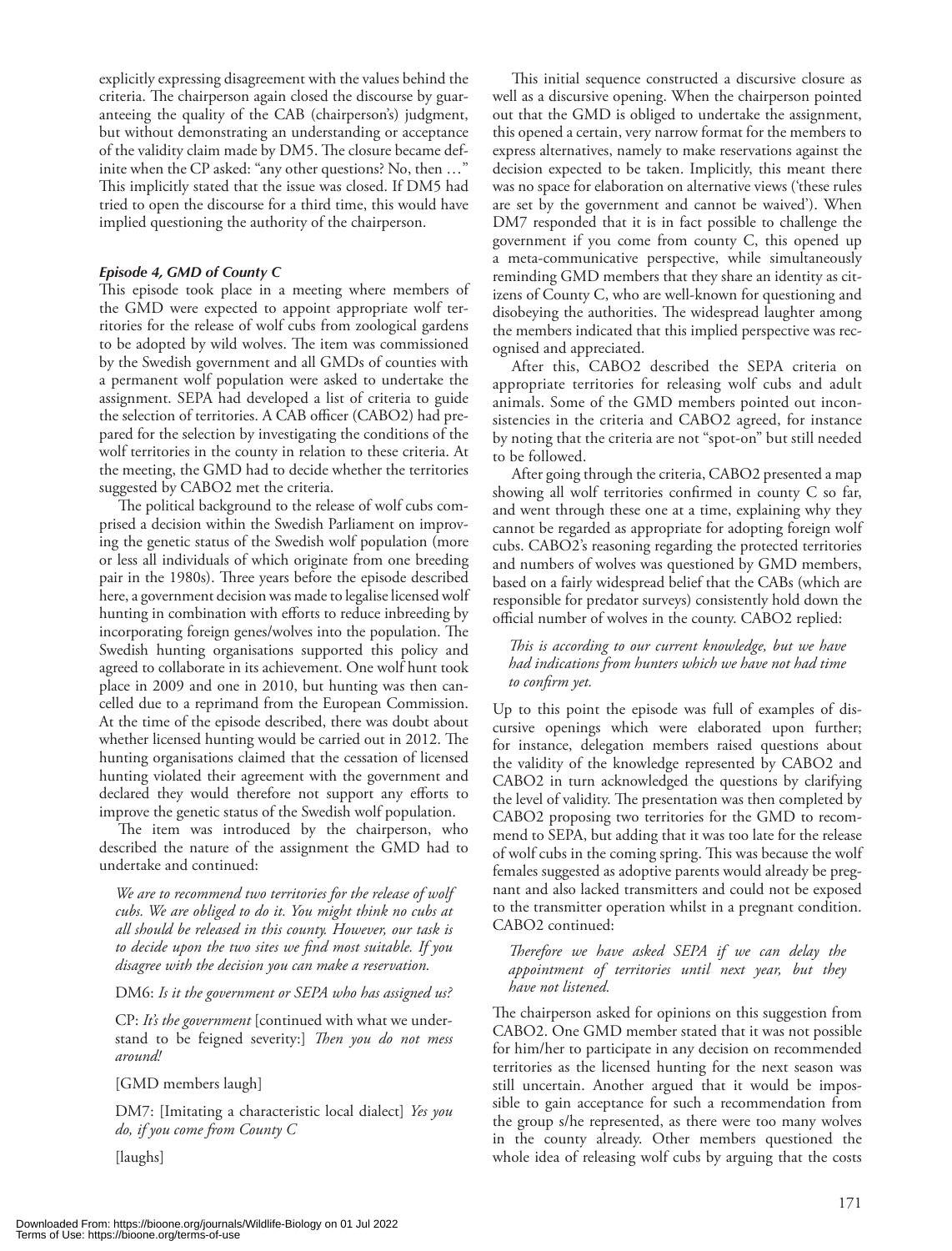associated with the operation would be high and that it was highly unlikely that the cubs would survive. The chairperson asked the members to confine their discussion to what they had been asked to decide upon (that is, the recommendations), but suggested that they might submit their concerns alongside their decision.

 After further objections, a GMD member (DM8) suggested that the GMD fulfil the commission by agreeing to the two territories selected by CABO2, but add a clarification stating that the recommendation was only valid under conditions that were currently known. If the conditions were to change (for instance if the next CAB survey reported a different number of permanent wolves in the county than the current estimate), the GMD should demand the right to reconsider the agreement. This contribution opened up what we perceive to be quite a relieved discussion, when GMD members who were critical about releasing wolf cubs realised that they could comply with the given assignment but ensure that the recommendation remained useless. With this solution, no cubs would be released in the present year or in the next year, since the GMD could then claim that conditions had changed, which would revoke their decision. In their view the mandate was too limiting, as they were given no space to express their dissatisfaction or their doubts about the whole idea of releasing wolf cubs.

The chairperson declared the suggested approach constructive and satisfactory and recommended that the GMD submit the recommendation together with a declaration that its proposal only applied under the prevailing circumstances. The GMD was then asked to vote on the proposed recommendation and the majority voted in favour.

 A discourse questioning the legitimacy of the actual assignment allocated to the GMD seemed to remain open throughout this episode, although not explicitly expressed from the beginning. A number of questions were asked during the presentation by CABO2, apparently in order to explore the intelligibility and truth of CABO2's presentation. The way in which CABO2 responded to the questions gave the GMD members opportunities to understand more about the reasoning of SEPA (when developing the criteria) and CABO2 (when trying to follow them). It was only when the chairperson asked for the members' opinion about CABO2's suggestion that a number of alternative discourses opened up, questioning among other matters the legitimacy of the government assignment and the veracity of the wolf surveys reported by the CAB. The chairperson closed all of these in an attempt to follow the mandate of the government assignment (yes or no to CABO2's suggestion). DM8's solution to the dilemma, to avoid meeting the assignment without "messing around", may have satisfied the members. However the limited mandate provided no opportunities to explore and develop understanding about a number of issues that were raised, which seemed vital for the members of the GMD.

#### **Reasons for discursive closures**

 In the four episodes described, we noted a number of discursive closures. The consequences of these closures were that knowledge perspectives with potential relevance, but with unclear validity, for game and game management were not elaborated upon in terms of their truth, intelligibility, legitimacy or sincerity. Perspectives which are closed cannot contribute to the agonistic pluralism of game management, to borrow the language of Mouffe (2005). Subsequently the level of adaptive management, including potential for joint learning, was limited in these situations. The reason for the limitations is not primarily lack of knowledge or information, but rather low communicative capacity of the institution to which the GMDs belong, which does not allow elaboration of the validity claims available.

The institutional structure for GMD meetings - that is, the rules and procedures for distribution of mandate, meeting frameworks and roles – thus supports a communication practice that promotes discursive closures. In episodes 1-4, discursive openings of potential relevance for adaptive game management were closed when the need to discuss these perspectives contradicted the framework for the meeting. Discourses were closed: 1) when they were not articulated in the right way, at the right time or place (episode 1); 2) when a decision had to be made and the structure for decision making demanded simple decision alternatives (episode 2); 3) when the item on the agenda simply comprised information (episode 3); and 4) when the decision making mandate was too narrow (episode 4). In addition, in the meetings we observed there was an atmosphere of time pressure and the chairpersons interrupted conversations in order to allow all the items on the agenda to be dealt with  $(e$ pisodes  $1-4$ ).

 Another aspect related to the meeting frameworks concerned the way conversation was coordinated and permission to speak was granted. During the meeting, the members were invited to speak by the chairperson according to the order in which they raised their hands. This led to recurrent discursive closures, as members focused on putting forward their individual arguments once they were granted permission to speak. Many aspects of the issue at hand were discussed simultaneously.

 In focus groups, GMD members expressed a desire to talk to each other about game and management questions, as well as their individual views on these issues. However in GMDs no time was set aside for this on the agenda. There seemed to be a conflict between GMD members' need to discuss basic game and game management issues, and the official demand for effective, focused meetings that supply answers to requests from policy level. This is another reason why discursive closures occurred, as GMD members seized their chance to ask questions relevant to their area of interest about basic game management issues not included on the, often narrow, agenda of the GMD meetings. Discourses reflecting a need for information about basic management were repeatedly closed by the chairperson.

The observations of the dynamic between discursive openings and closures in these episodes in GMD meetings raises some questions about practical normativity. Theoretically we have discussed the suggestion that for adaptive management to occur, as it is described in the normative literature (cf. Gunderson et al. 1995, Lee 1999) there is a need for discursive openings to be elaborated upon through investigation of validity claims. In the observed episodes we notice that discursive openings are closed when the GMD is insisting on following rules and procedures which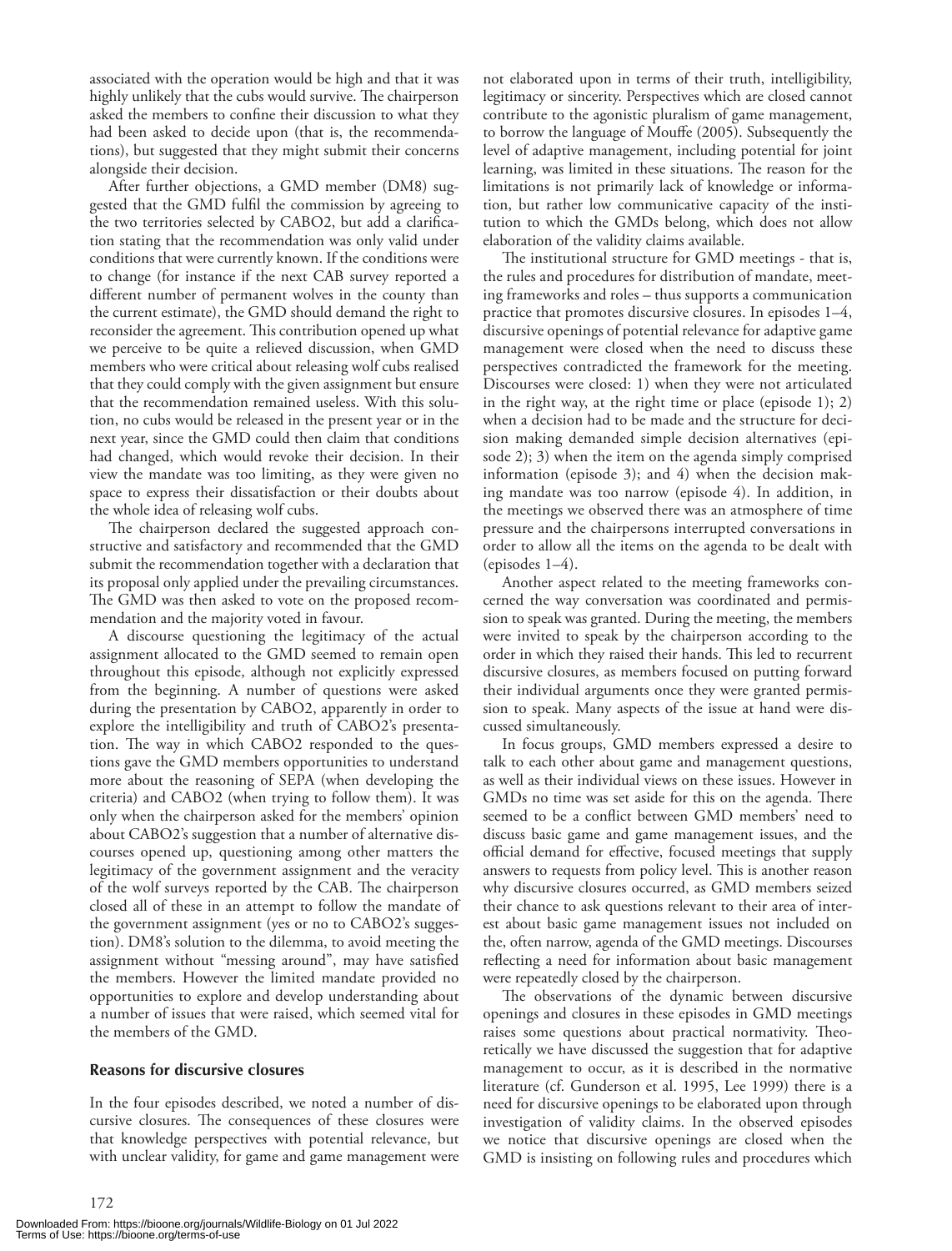are constructed in order to generate transparent and legally certain decision making procedures, with reduced opportunities for meeting the criteria of AM as a consequence. The question that emerges from this is: Is there any way for the GMD to create, and maintain, procedural rules which simultaneously meet the need to elaborate upon the validity claims of discursive openings and also the requirement for meetings which are legal and transparent? This needs to be investigated further.

#### **Conclusions**

This study investigated how the communicative capacity of natural resource management institutions constrains adaptive management, using Swedish game management delegations (GMDs) as a case study. The concepts of discursive closure and discursive opening proved useful for investigating communicative capacity. Our analysis of four episodes in GMD meetings revealed that discursive closures arose and affected the adaptive capacity of game management. The expectations of GMD members, and the institutional frameworks of the GMD, generated a communication practice that admitted and supported the exercise of discursive closures. When discursive closure was introduced, it resulted in reduced pluralism of perspectives and subsequently reduced opportunities for adaptive management. In these situations, clearly not all knowledge and values presented are relevant and valid. The problem with a communication practice which admit discursive closures is that the relevance and validity of knowledge and value contributions are not evaluated, which means that decisions about the knowledge that should be included in management considerations is based on something other than assessment of validity and relevance. The scope of the study did not allow us to evaluate the level of adaptive management in Swedish GMDs in general. However, we have no reason to believe that the influence of discursive closures in the observed meetings was extraordinary, so it can be assumed that discursive closures are reducing the adaptive capacity of GMDs in other situations too. In order to generate a transition of communication capacity in GMDs, changes are needed in the institutional framework of GMDs to allow procedures and tools explicitly supporting the communicative rational management of discursive openings to be introduced.

 It is beyond the scope of this study to decide whether the way in which the chairperson and GMD members dealt with issues was right or wrong. However, we observed that multiple perspectives were expressed and that there was no function operating in the meeting for admitting agonistic pluralism to develop and instead discourses representing perspective differences were closed. An important question is whether it would be practically possible to keep to the meeting agenda and rules AND admit discursive openings about the differences in perspectives. This issue needs to be addressed in future studies.

 Previous studies of AM often focus on how agreements and other outcomes of processes that are claimed being adaptive, affect the understanding and management of the natural resources in question. The point of departure for our study is to highlight the supposed adaptivity in the management process in terms of knowledge coordination through communication. We see this exploration as promising as it clearly displays the importance of understanding communication as an intersubjective, social process for understanding adaptive management. We suggest monitoring and analysis of changes in communication, and the consequences of these changes on the dynamic between discursive openings and closures, to be essential parts of the assessment of AM processes. Such approach would provide understanding about how the design of the communicative procedures of AM processes relates to the opportunities for the actors involved to explore and coordinate different knowledge representations, thus contributing to fulfilling the very meaning of the AM concept, shared learning.

## **References**

- Alvesson, M. and Sköldberg, K. 1994. Tolkning och reflektion. Vetenskapsfilosofi och kvalitativ metod. - Studentlitteratur, Lund
- Ångman, E. 2012. Feelings and fellings. Exploring the process of communication in forest management conflicts. – PhD thesis no. 2012:12, SLU, Uppsala.
- Arnold, J. S. et al. 2012. Power and conflict in adaptive management: analyzing the discourse of riparian management on public lands. – Ecol. Soc. 17: 19.
- Buck, L. E. et al. (eds) 2001. Biological diversity: balancing interests through adaptive collaborative management. – CRC Press.
- Bormann, B. T. et al. 1999. Adaptive management. In: Johnson, N. C. et al. (eds), Ecological stewardship: a common reference for ecosystem management. – Elsevier.
- Capitini, C. A. et al. 2004. Competing perspectives in resource protection: the case of marine protected areas in West Hawai'i. - Soc. Nat. Resour. 17: 763-778.
- Cooke, B. and Kothari, U. 2001. Participation: the new tyranny? – Zed Books, London.
- Deetz, S. A. 1992. Democracy in an age of corporate colonization. Developments in communication and the politics of everyday life. – State Univ. of New York Press.
- Dougherty, D. S. et al. 2009. Language convergence and meaning divergence: a meaning centered communication theory. – Comm. Monogr. 76: 20–46.
- Ericsson, G. and Heberlein, T. A. 2003. Attitudes of hunters, locals and the general public in Sweden now that the wolves are back. – Biol. Conserv. 111: 149 – 159.
- Ganesh, S. and Zoller, H. M. 2012. Dialogue, activism and democratic social change.  $-$  Comm. Theory 22: 66–91.
- Gunderson, L. H. et al. (eds) 1995. Barriers and bridges to the renewal of ecosystems and institutions. – Columbia Univ. Press.
- Habermas, J. 1984. The theory of communicative action. Vol. 1. Reason and the rationalization of society. – Beacon Press.
- Habermas, J. 2001. Truth and society: the discursive redemption of factual claims to validity. – In: Habermas, J. (ed.), On the pragmatics of social interaction: preliminary studies in the theory of communicative action. – Polity Press.
- Hassler, B. et al. 2013. Towards an ecosystem approach to management in regional marine governance? The Baltic Sea context. – J. Environ. Policy Planning 15: 225–245.
- Holling, C. S. 1978. Adaptive environmental assessment and management. – Wiley.
- Horowitz, L. S. 2013. Toward empathic agonism: conflicting vulnerabilities in urban wetland governance. – Environ. Planning A 45: 2344-2361.